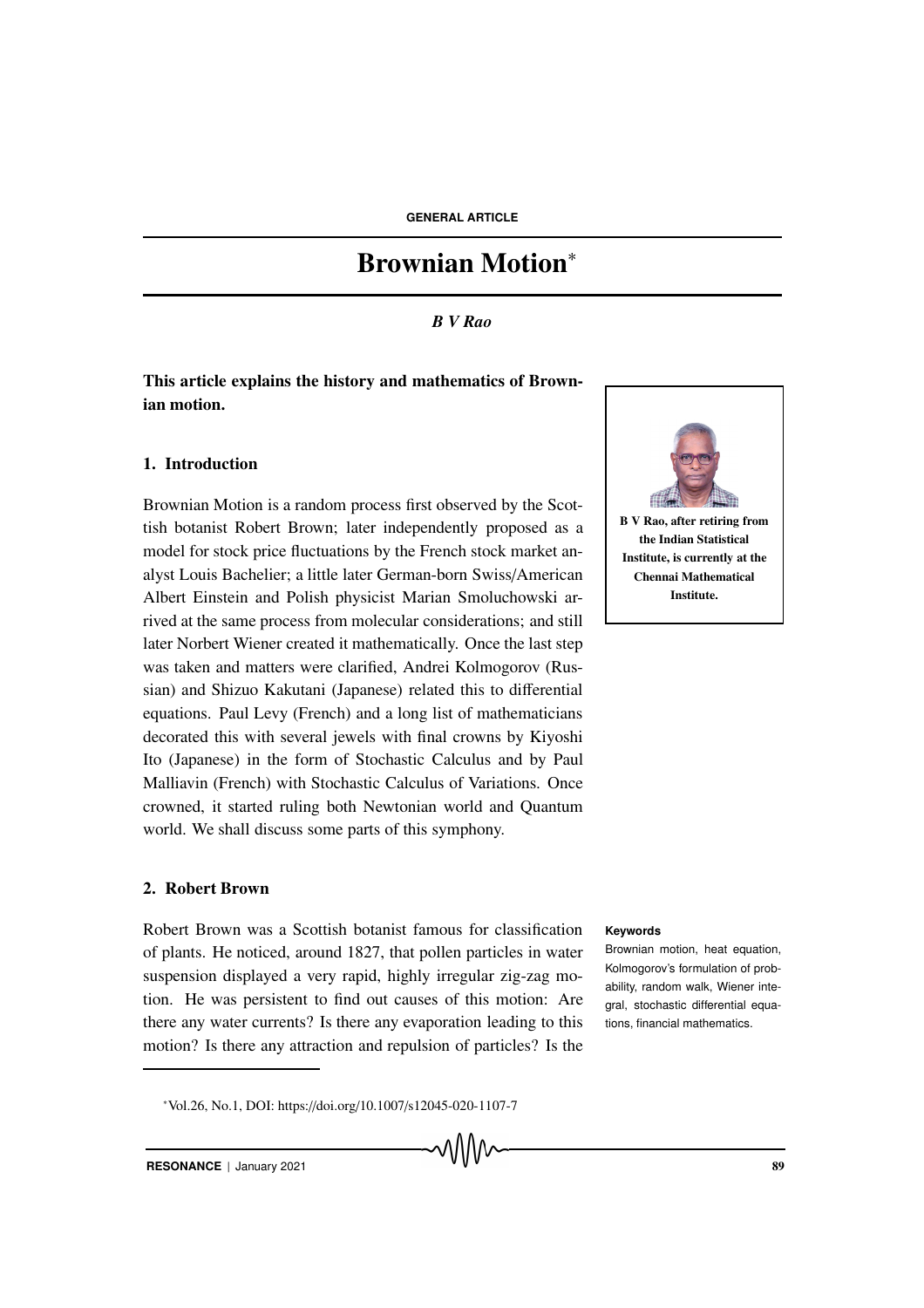#### **GENERAL ARTICLE**

consistency to my statements, and to bring the subject as much as possible within the reach of general observation, I continued to employ throughout the whole of the inquiry the same lens with which it was commenced.

To give greater system in unstable equilibrium? Is there any capillary action? Are there air bubbles causing this?

> He took pains to exclude the reasons he could think of. The motion still persisted and he even surmised that there may be life in the pollen particles. He experimented with materials other than pollen. He was so meticulous, he says: 'to give greater consistency to my statements, and to bring the subject as much as possible within the reach of general observation, I continued to employ throughout the whole of the inquiry the same lens with which it was commenced.' He honestly states that others too before him have seen this motion; 'obscurely seen by Needham, and distinctly by Gleichen'.

> However, credit goes to Brown for insisting for an explanation and drawing wider attention to this phenomenon. He teaches us to be diligent and persist for explanation of any unexpected phenomenon that we notice.

# 3. Louis Bachelier

More than seventy years later in 1900, Louis Bachelier, a student of Henri Poincar´e, in his doctoral thesis analyzed the stock market and built model for price fluctuations. His father (apart from other things) was a Wine merchant; mother was a Banker's daughter; a grand father was an important person in the financial business. His parents passed away soon after his graduation and he had to continue his father's business to take care of his sister and brother. Further, by 1850 the Paris Stock Market was already famous.

Let us say that  $X_t$  is price change (current price minus initial price) at time  $t$ . Due to the uncertainties in the market,  $X_t$  can not be deterministic and should be modelled as a random variable. What could be a good model for the distribution of this random variable? Let  $p(t, x)dx$  be the probability that  $X_t \in (x, x + dx)$ . He argued that for the price change at time  $(t_1 + t_2)$  to be near *z*, it should be near '*some*  $x$ ' at time  $t_1$  and then in the remaining time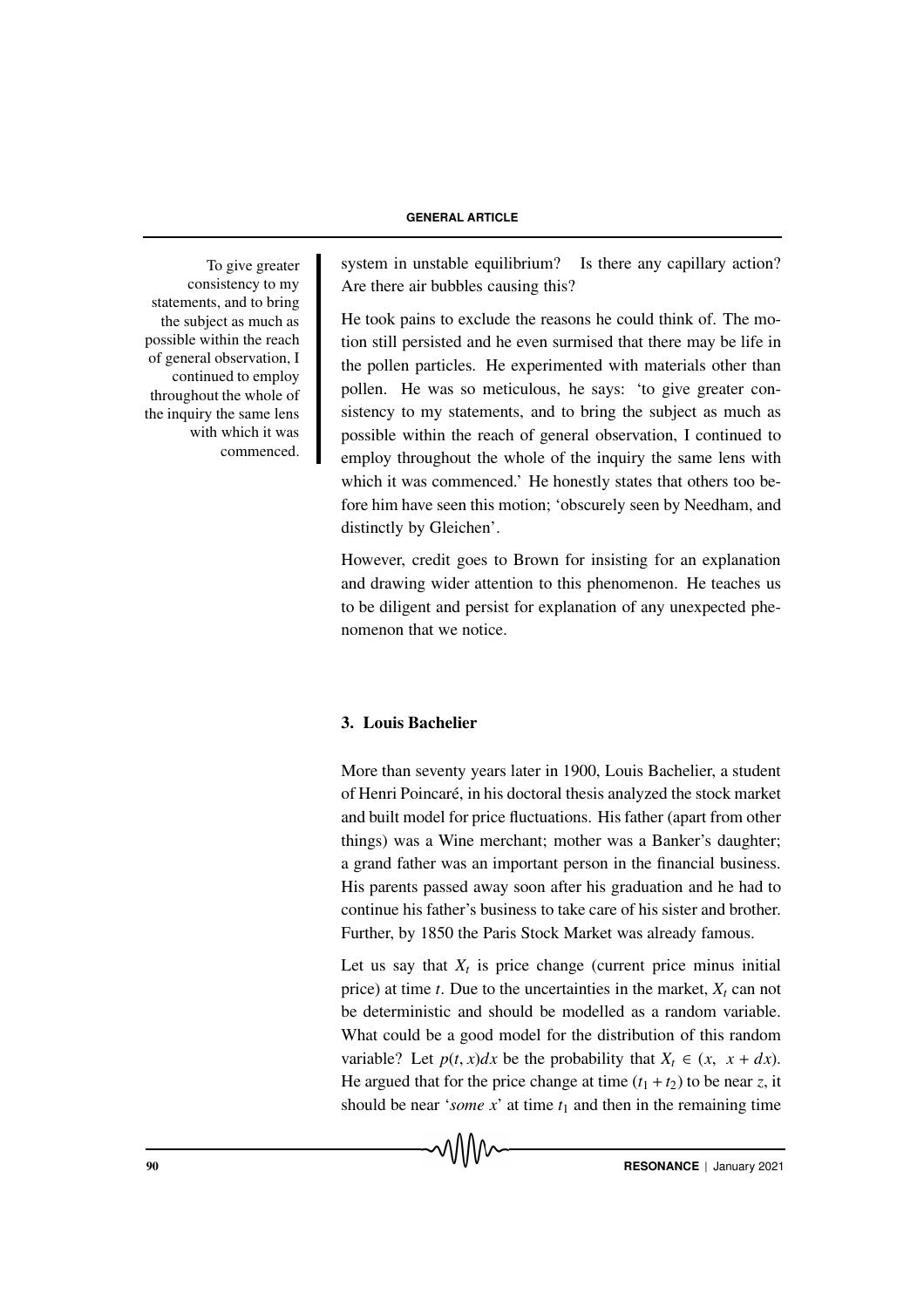*t*<sub>2</sub> there should be a further displacement of  $z - x$ . Thus

$$
p(t_1 + t_2, z) = \int_{-\infty}^{\infty} p(t_1, x) p(t_2, z - x) dx
$$
 (1)

With his expertise in physics he quickly recognized that the fundamental solution of heat equation fits the bill!

$$
p(t,x) = \frac{1}{2\pi k \sqrt{t}} e^{-x^2/(4\pi k^2 t)}; \quad -\infty < x < \infty; \ t > 0.
$$

Here  $k > 0$  is a constant. This is of course normal density or Gaussian density, also commonly known as bell shaped curve. He leaves aside the issue whether there are other solutions of the above equation. Thus the upshot is  $X_0 = 0$  and for  $t > 0$ ,  $a < b$ we have *b*

$$
P\{X_t \in (a,b)\} = \int_a^b p(t,x)dx.
$$

Bachelier's thesis was unique in many ways. Mathematical Physics and Geometry were fashion of the day, not probability. Probability was not even well recognized, till Borel proved his Normal Bachelier introduced the Number Law: in the decimal expansion of a typical number in [0, 1] the ten digits occur with equal frequency. Continuous time processes were not considered till then. The concept of 'path' of process was considered for the first time. He discovered the equation (1), known now as the Chapman–Kolmogorov equation. He introduced the fundamental concept of arbitrage which is crucial in financial mathematics: expected gain at any instant is zero for any transaction at the Bourse. One moral to learn is this: have an open mind, ideas from other areas might be useful, you can innovate, not necessary to tread fashionable path.

# 4. Einstein

A few years later, in 1905, Einstein was researching statistical mechanics and molecular kinetic theory of heat, not aware of the works of Brown and Bachelier. He says: 'It will be shown that according to the molecular kinetic theory of heat, bodies of

**RESONANCE** | January 2021 91

fundamental concept of arbitrage which is crucial in financial mathematics: expected gain at any instant is zero for any transaction at the Bourse.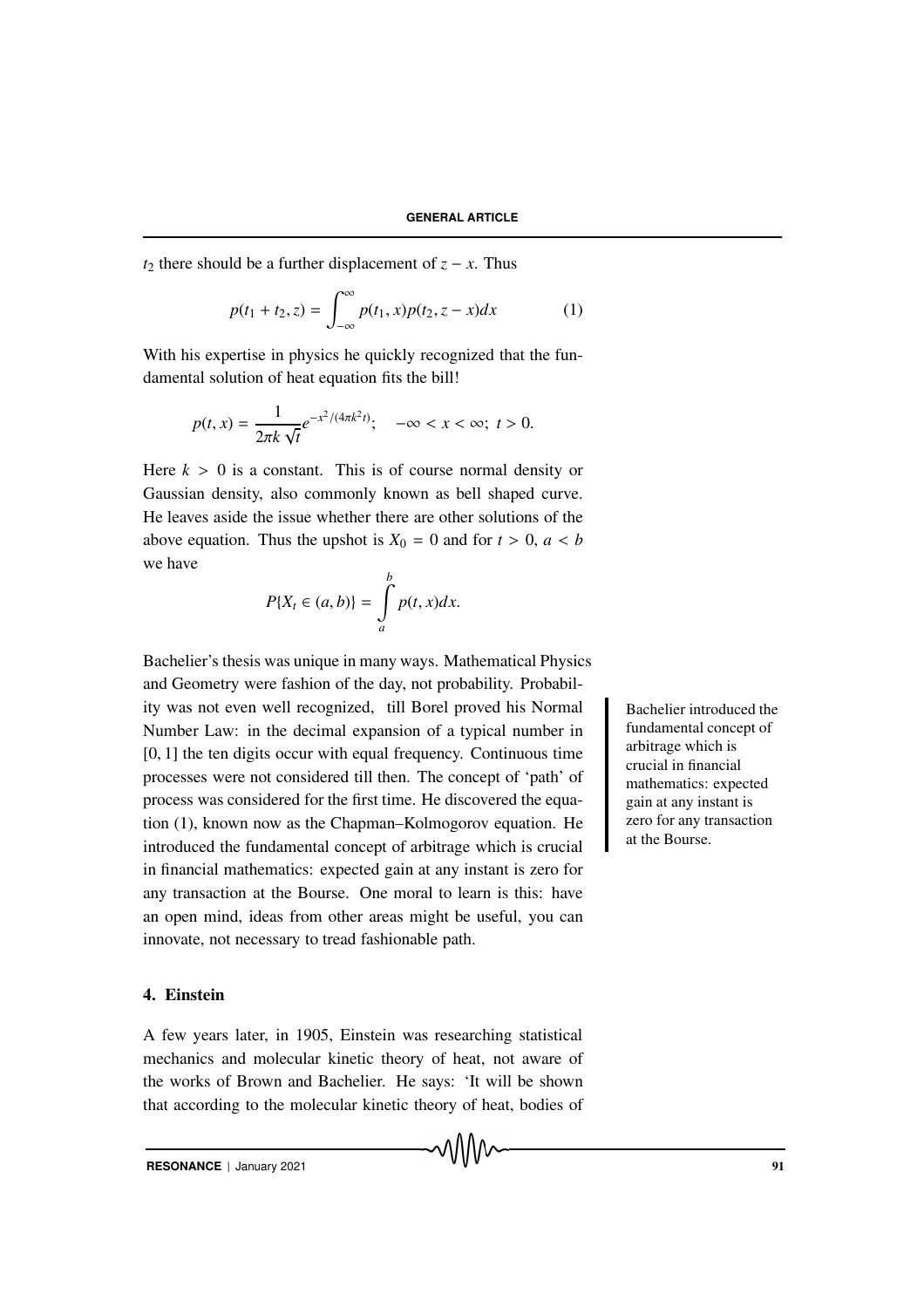#### **GENERAL ARTICLE**

microscopically-visible size suspended in a liquid will perform movements of such magnitude that they can be easily observed in a microscope ....'. He continues: 'it is possible that the movements discussed here are identical with the so called Brownian motion. However the information available to me is lacking in precision, I can form no judgement in the matter.'

The idea is that if atomistic theory is correct, then the molecules of the fluid keep on hitting the suspended particles. Even though each individual hit results in a minute unobservable displacement, there are so many hits – a constant bombardment – that the net displacement is indeed observable.

He had a two part argument for the motion. In the first part he derives a differential equation. Let us discuss displacement in, say, *X*-direction. If  $p(t, x)dx$  is the probability that the displacement at time *t* is near *x*, then for some constant *D*,

$$
\frac{\partial p}{\partial t} = D \frac{\partial^2 p}{\partial x^2}.
$$
 (2)

A word of clarification is in order here. Of course, he did not involve probability, he was talking about the proportion of particles that are displaced by an amount *x* at time *t*. The second part of the argument consists of relating *D*, coefficient of diffusion, to Avogadro number and coefficient of viscosity of the liquid. One knows that a solution of the above equation is the normal density,

$$
p(t,x) = \frac{1}{\sqrt{4\pi Dt}} e^{-x^2/(4Dt)}; \quad -\infty < x < \infty, \ t > 0.
$$

The equation (2) is known as the diffusion equation. The Polish physicist Smoluchowski apparently arrived at the Brownian motion prior to Einstein and was waiting to test his theoretical predictions; but decided to publish after he saw Einstein's paper.

The Polish physicist Einstein made one crucial assumption: 'we will introduce a time interval  $\tau$  in our discussion which is to be very small compared with observed interval of time, but, nevertheless, of such magnitude that the movements executed by a particle in two consecutive intervals of time  $\tau$  are to be considered as mutually independent'.

If atomistic theory is correct, then the molecules of the fluid keep on hitting the suspended particles the net displacement is indeed observable.

Smoluchowski apparently arrived at the Brownian motion prior to Einstein and was waiting to test his theoretical predictions.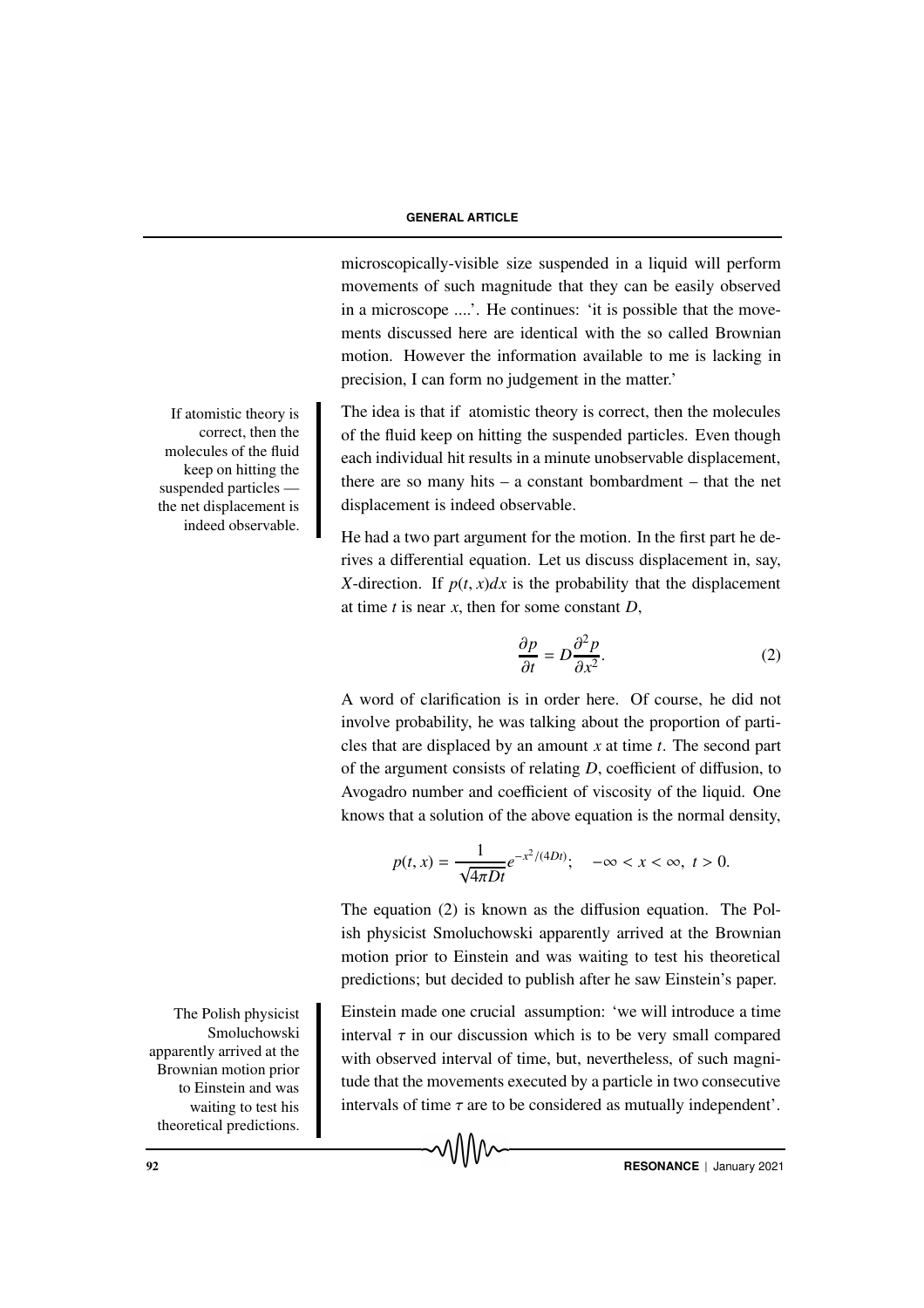One important conclusion is that 'squared displacement is proportional to the duration of displacement.' You will see a precise version of these in the mathematical formulation later.

# 5. Wiener

Bertrand Rusell realized the importance of these researches of Wiener showed how to Einstein and encouraged his postdoctoral student Norbert Wiener to treat it rigorously. Several years later, in 1923 Wiener gave a rigorous mathematical argument to show the existence of such a process. What does this mean? He showed how to calculate expectations of functionals of the process. Wiener's calculations were enough to give a probability measure, according to a theory developed by Daniell and already available at that time.

As J L Doob says 'He constructed this process rigorously more than a decade before probabilists made their subject respectable 
'He constructed this and he applied the process both inside and outside mathematics in many important problems'. Irving Segal says 'the novelty of Wiener's Brownian motion theory was such that it was not at all widely appreciated at that time and the few who did, such as H Cramér in Sweden and P Lévy in France were outside the United States.'

Wiener discovered several properties of this process, in particular showed that the particle has continuous paths.

# 6. Kolmogorov

Around 1933, Kolmogorov had given decisive measure theoretic formulation to the theory of probability. A model for chance experiment consists of three objects. Firstly, a set  $\Omega$ , called sample space which collects all outcomes of the experiment. Secondly, a collection of subsets called events satisfying reasonable conditions. Thirdly, an assignment *P*(*A*) for each event *A* in such a way that  $P(\emptyset) = 0$ ;  $P(\Omega) = 1$ ; and if  $\{A_n, n \geq 1\}$  is a disjoint sequence of events, then  $P(\cup A_n) = \sum P(A_n)$  (in particular the union must be an event). A random variable is a measurement performed on the

**RESONANCE** | January 2021 93

calculate expectations of functionals of the process.

process rigorously more than a decade before probabilists made their subject respectable and he applied the process both inside and outside mathematics in many important problems'. – J L Doob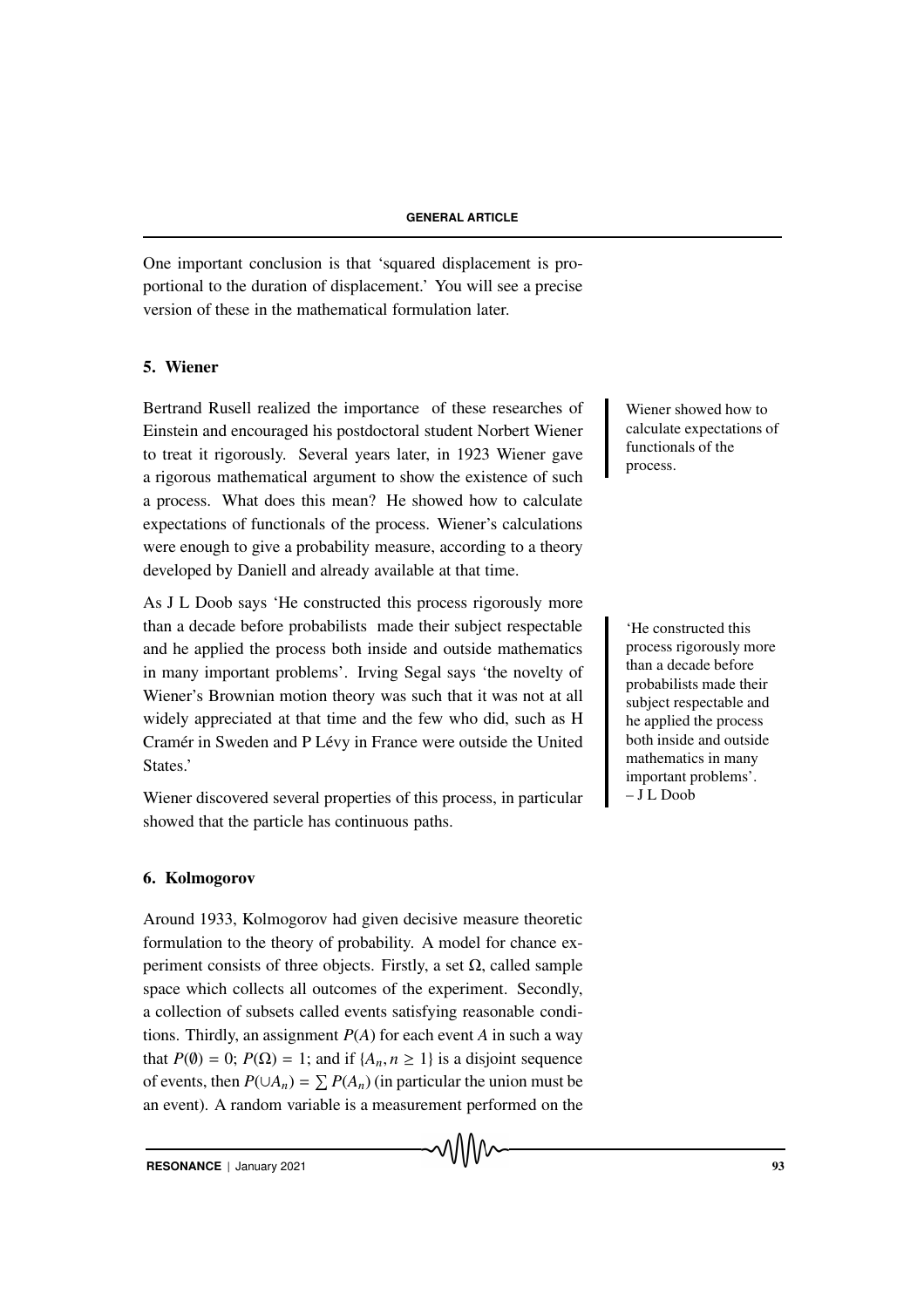outcome, thus it is a real valued function defined on Ω such that for every number *c*, the set  $\{\omega \in \Omega : X(\omega) \le c\}$  is an event. This last condition is to answer questions like: what are the chances that the value of measurement  $X$  is at most  $c$ ? Distribution function of the random variable is the function  $c \mapsto F(c) = P\{\omega \in \Omega :$  $X(\omega) \leq c$ . Expectation of *X*, denoted  $E(X)$ , is Integral  $\int X dP$ .

# 7. The Model

Let us see how to mathematically model the motion we are talking about. To simplify matters we consider one dimension. Imagine a particle performing motion in one dimension, subject to random bombardments, no force acting. Let  $X_t$  be the position of the particle at time  $t$ , for  $t \geq 0$ . The first thing to notice is that each  $X_t$  is a random variable. Thus we have a probability space. As mentioned above this means a set  $\Omega$  with a nice collection of subsets called events and Probability *P*(*A*) defined for each event *A*. For each  $t \geq 0$ ,  $X_t$  is a real valued function defined on the space  $\Omega$ . Points in  $\Omega$  are denoted by  $\omega$ . Thus for each  $\omega \in \Omega$ , the function  $t \mapsto X_t(\omega)$  gives one possible path of the particle, or one possible scenario of the motion. Since we would like to be not too technical we shall follow the maxim: do not scratch unless it itches.

Initially we assume that the particle is at position zero. If you do not like it, imagine that we are modelling displacement, so that  $X_t$  denotes the displacement from initial position during the time interval [0, *t*]. Thus we want:

(i)  $X_0(\omega) = 0$  for all  $\omega$ .

Next, the particle performs continuous motion, it does not jump. In other words, each scenario is a continuous path. Thus we want:

(ii) For every  $\omega$ , the path  $t \mapsto X_t(\omega)$  is a continuous function of *t*.

There is no force acting on the particle, the motion is only due to bombardment of the particle by the molecules of the fluid. These pushes being random from all directions we expect that the net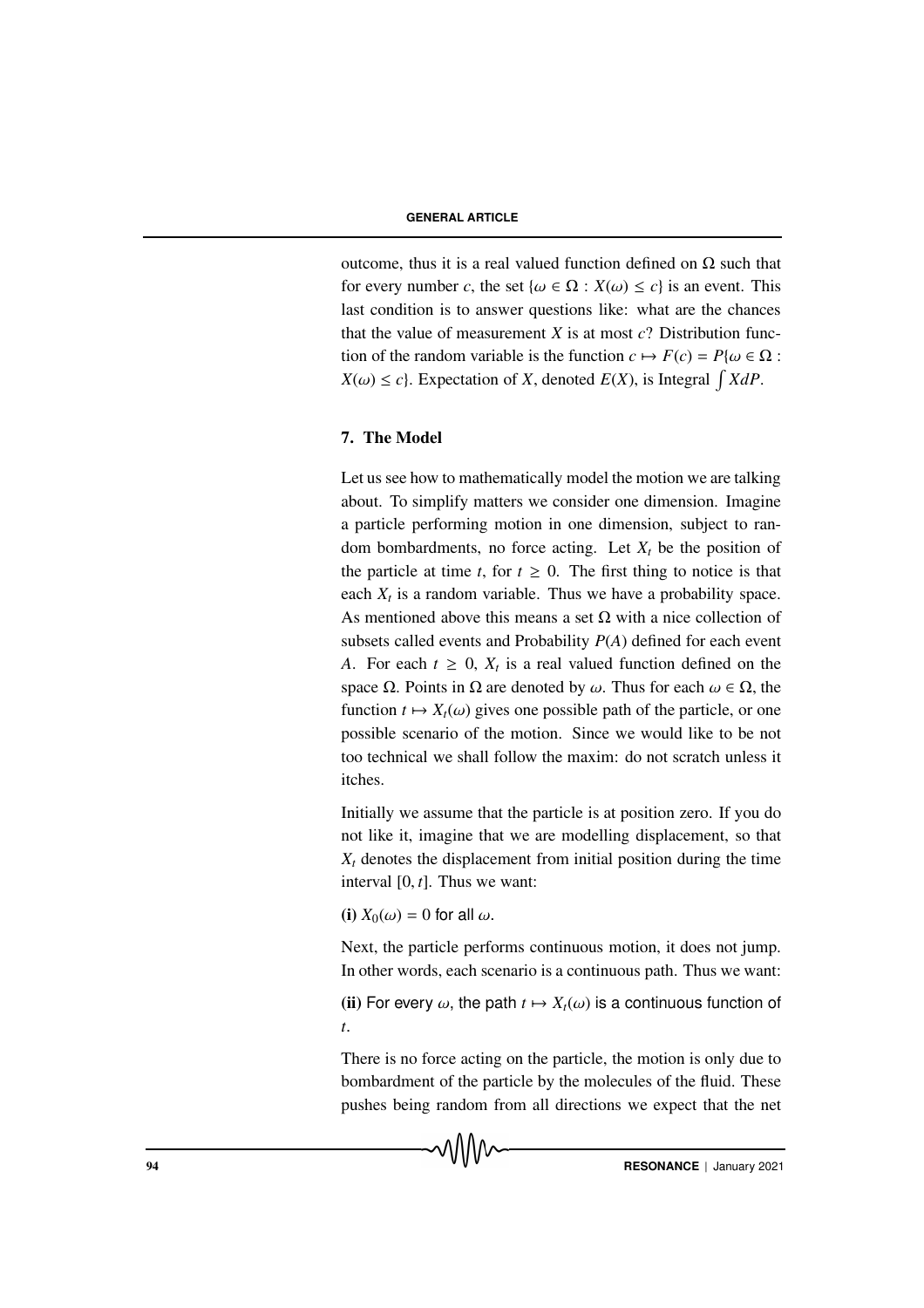displacement is zero, on the average. That is, there is no bias to move the particle in a particular direction. Thus we want:

(iii)  $E(X_t) = 0$  for every *t*.

The displacement during a time interval depends on the molecular hits during that interval and so depends on the duration of the interval; in other words, on the length of that interval. Thus we want:

(iv) If  $s < t$  and  $u < v$  such that  $t - s = v - u$ , then  $X_t - X_s$  and  $X_v - X_u$  have the same distribution.

Note that  $X_t$  being displacement upto time *t*, the quantity  $(X_t - X_s)$ is indeed displacement during the time interval (*s*, *t*). In particular  $X_t - X_0 = X_t$  has the same distribution as  $X_{t+s} - X_s$ , whatever be  $s \geq 0$  and  $t \geq 0$ .

Finally we assume that displacements during non-overlapping time intervals are independent. This reflects a fact that Einstein assumed. Thus we want:

 $f(x)$  If  $0 = t_0 < t_1 < \ldots < t_k < \infty$  then  $X_{t_1}, X_{t_2} - X_{t_1}, \ldots, X_{t_k} - X_{t_{k-1}}$ are independent.

Is there such a process? Yes. It is also unique in the sense of distribution. Thus Brownian Motion exists as a concrete mathematical object. A word of clarification is in order. When you when you model chance model chance phenomena, it is enough if the demands are met on an event of probability one. One does not really worry if the demands are not met on an event of chance zero. This is because main concern in such an analysis is to answer chances of something interesting happening or not happening. Thus it is customary to demand that requirements (i) and (ii) hold on an event of probability one.

# 8. Distributions

Our first concern is the fact that there was no mention of the distribution of the random variable  $X_t$  in the above formulation. We saw Bachelier, Einstein and Smoluchowski arrived at the bell

√∖\\/\∧

**RESONANCE** | January 2021 **95 1999** 

phenomena, it is enough if the demands are met on an event probability one.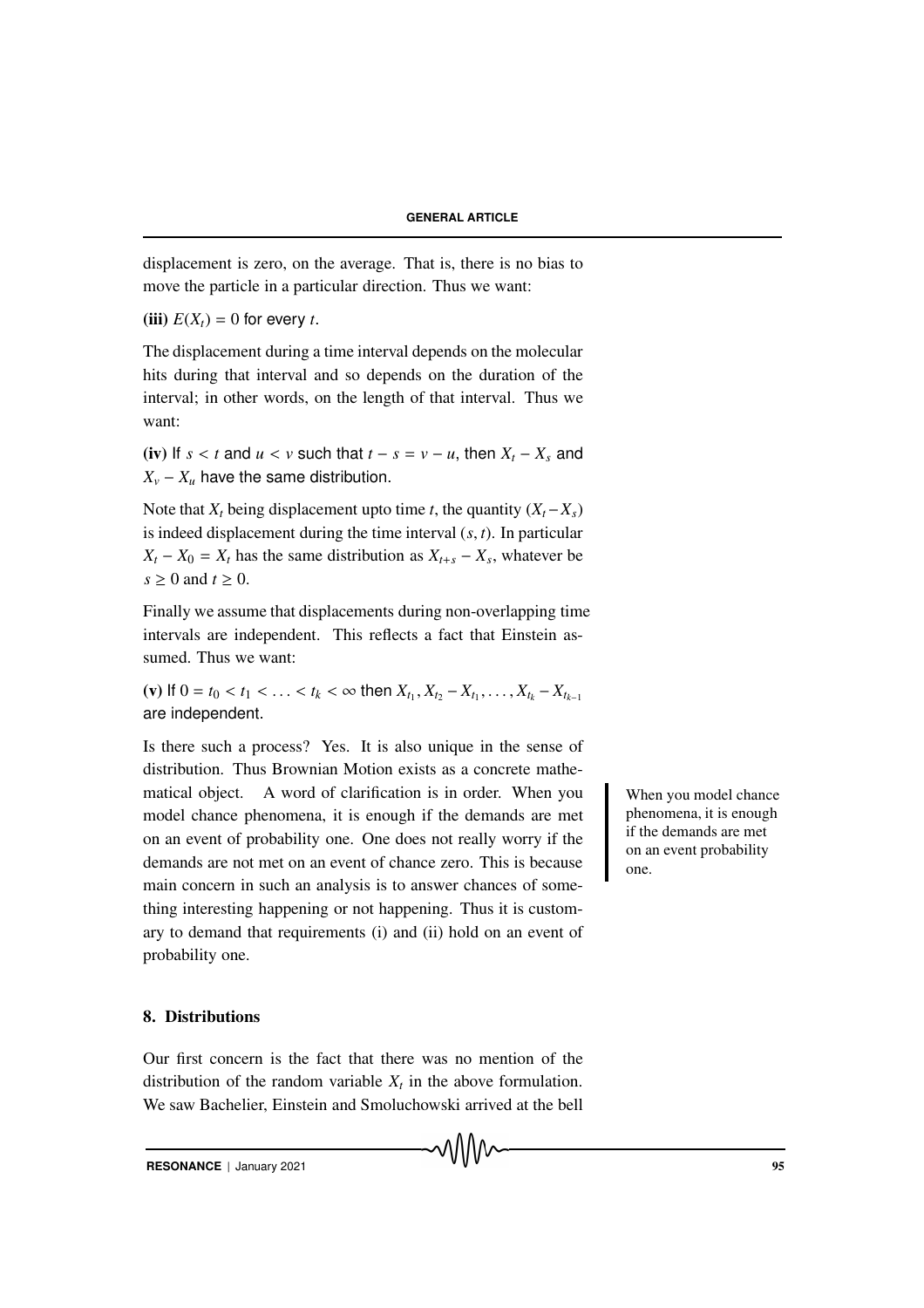# **GENERAL ARTICLE**

shaped curve for the distribution of *X<sup>t</sup>* .

If you are familiar with Central Limit Theorem of probability, you would guess that  $X_t$  must be a normal random variable.  $X_t$  =  $X_{t/2}$  + ( $X_t - X_{t/2}$ ), sum of two random variables which are independent [assumption (v)] and have the same distribution [assumption (iv)]. Of course  $X_t$  is sum of four random variables too if you consider  $X_{t/4}$ ,  $(X_{t/2} - X_{t/4})$ ,  $(X_{3t/4} - X_{t/2})$  and  $(X_t - X_{3t/4})$ . In fact given any  $n$ ,  $X_t$  is sum of  $n$  independent random variables, each of the *n* having the same distribution (depending on *n*). Since  $s \mapsto X_s$  is a continuous function [assumption (ii)], you also expect these differences, whose sum makes up  $X_t$ , are also very small. In other words  $X_t$  is sum of a large number of very small random variables which are independent and identically distributed. Hence it must be Gaussian – this is the spirit of Central Limit Theorem. Of course to show this precisely, you need to argue carefully.

Now that we believe each  $X_t$  is gaussian, we only need to know its mean and variance. But we know mean is zero [assumption (i)]. We only need to know its variance. Let us denote it by  $v(t)$ . Clearly  $v(0) = 0$ .

$$
v(t + s) = var(X_{t+s}) = var[X_t + (X_{t+s} - X_t)] = v(t) + v(s)
$$

where the last equality is from assumptions (iv) and (v):  $(X_{t+s}$  –  $X_t$ ) has same distribution as  $X_s$  and is independent of  $X_t$ . Assumption (ii) makes us believe that  $v(t)$  should be continuous, which can be proved. As a result the equation above tells us that  $v(t) = ct$  for some number *c*. The case  $c < 0$  can not hold because variance is non-negative. The case  $c = 0$  is uninteresting, because then  $X_t$  is a constant random variable for each *t* and mean zero tells  $P(X_t = 0) = 1$  for all *t*. Continuity of paths tells  $P(X_t = 0$  for all  $t$ ) = 1. In other words there is no motion. Thus  $c > 0$ . By choosing suitable scaling we can assume  $c = 1$ . So  $v(X_t) = t$ , and by assumption (iii) we see  $v(X_t - X_s) = v(X_{t-s}) = t - s.$ 

These considerations lead us to another definition, essentially equivalent to the previous one.

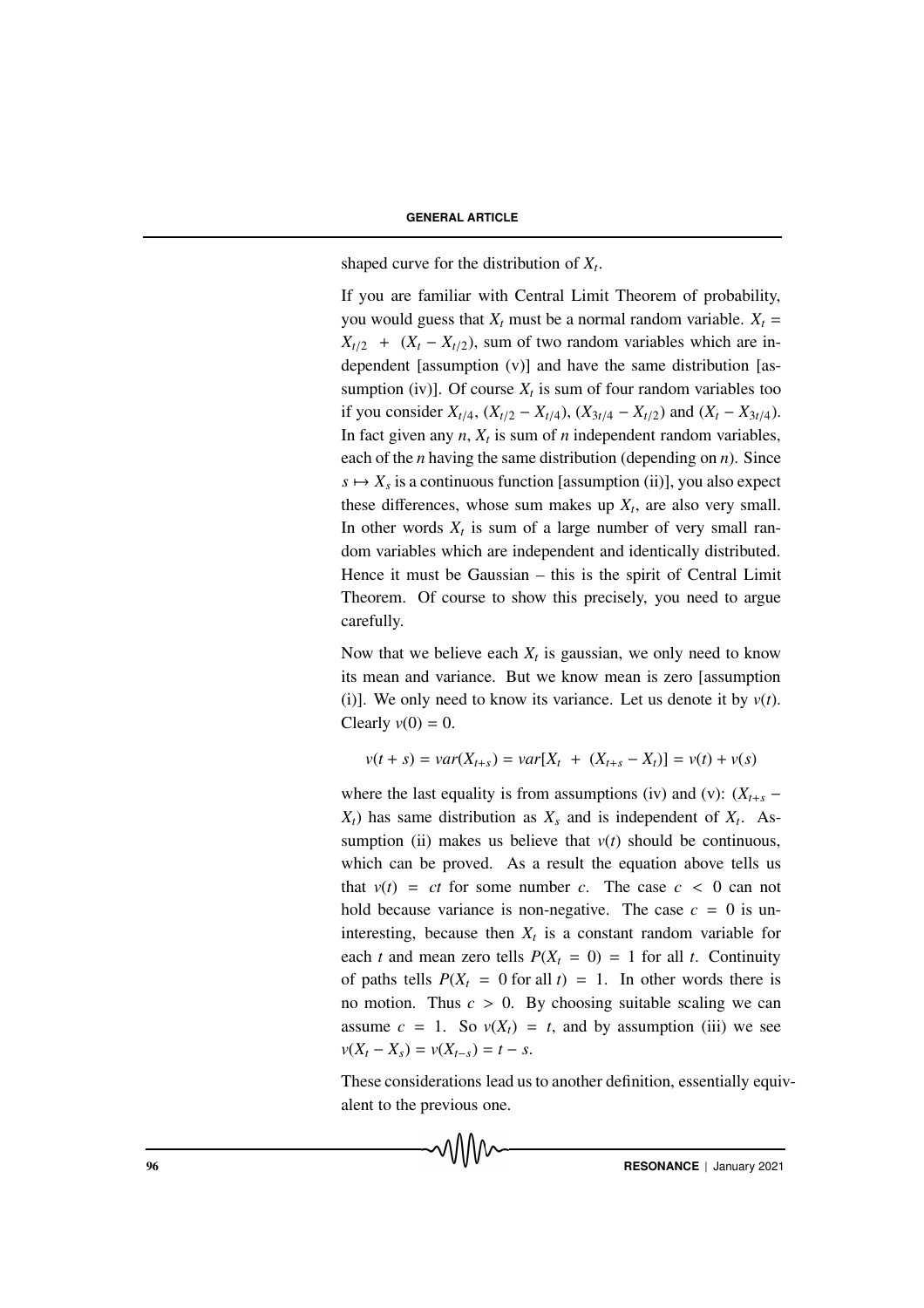A process  $\{X_t, t \geq 0\}$  is called standard Wiener process or standard Brownian motion if (i) it starts at zero, that is  $X_0 = 0$ ; (ii) it has continuous paths, that is  $t \mapsto X_t(\omega)$  is a continuous function of *t* for each sample point  $\omega$ ; (iii)  $X_t - X_s \sim N(0, t - s)$  for  $0 \le s < t <$  $\infty$ ; and (iv) has independent increments, that is for  $0 = t_0 < t_1$  $\ldots$  < *t*<sub>*k*</sub> < ∞ the random variables  $X_{t_1}, X_{t_2} - X_{t_1}, \ldots, X_{t_k} - X_{t_{k-1}}$ are independent.

Let  $x \in R$ . A process  $\{X_t, t \geq 0\}$  is called Wiener process starting at *x* or Brownian motion starting at *x* if the process  $\{X_t - x : t \geq 0\}$ is standard BM.

As the name suggests, for BM starting at *x*, we have  $X_0 \equiv x$  and for each *t*,  $E(X_t) = x$ . Clearly, standard BM is just BM starting at zero.

But where did the motivation disappear: Are we not supposed to model 'motion of a particle under constant bombardment by molecules'? Well, it did not disappear.

# 9. Continuous Update of Interest

It is always tricky to make meaning of 'continuous' something. It is always tricky to Most of our understanding of continuous phenomena is via 'limit of discrete phenomena'. Let us first discuss an elementary problem where this was already encountered in connection with simple interest, compound interest and continuous interest payments.

Suppose you put one rupee in a bank. Assume the interest is calculated yearly and the rate is *r* Rs. per rupee per year. Thus if the interest rate, in the customary sense, is 6% per annum, then  $r = 0.06$ . So at the end of the year you get  $(1 + r)$  Rs. Suppose the interest is calculated half-yearly and the rate is *r*/2 Rs. per half year per rupee; this is called pro-rata (at the same rate). Then after a half year you have Rs.  $(1 + \frac{r}{2})$  $(\frac{r}{2})$  and at the end of the year you get Rs.  $(1 + \frac{r}{2})$  $(\frac{r}{2})^2$ . More generally, if the interest is calculated  $(1/n)$ -yearly and the rate is  $r/n$  Rs. per rupee per  $(1/n)$ -year, then at the end of the year you get  $(1 + \frac{r}{n})$  $\frac{r}{n}$ <sup>*n*</sup> Rs.

If the bank says it updates interest continuously, then what should

make meaning of 'continuous' something. Most of our understanding of continuous phenomena is via ' limit of discrete phenomena'.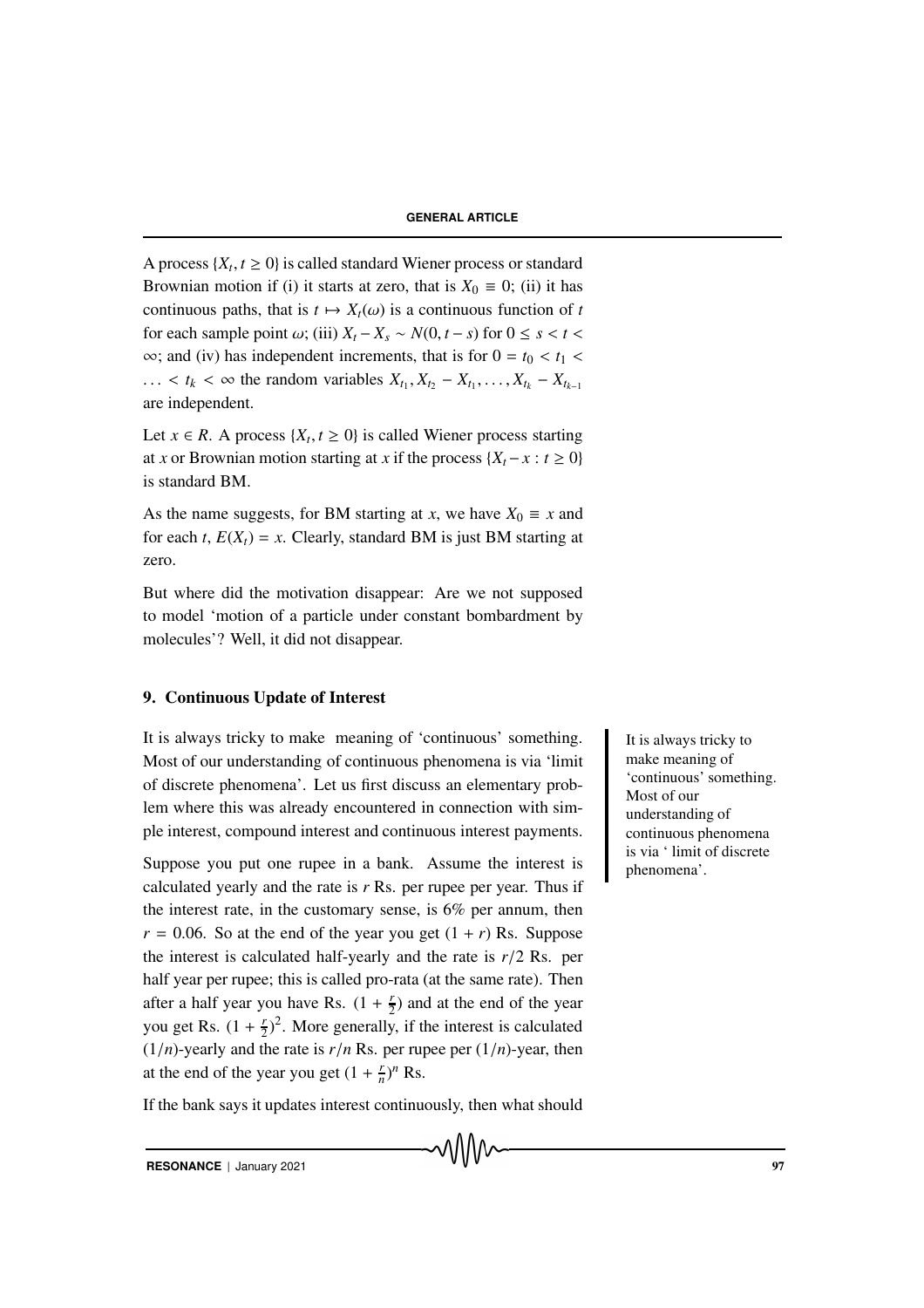it mean? A reasonable meaning is that you take limit of these above numbers, which, luckily exists giving *e r* rupees at the end of one year. As you would notice, we did not say that the interest is Rs. *r* per year and *hence* it is *r*/*n* per 1/*n*-year. We outright said it is  $r/n$  Rs. per  $1/n$ -year, as if prorata is God-given. The subtle point is that the bank has the option of announcing a possibly different interest rate, but in reality it has no choice!

With continuous updating, can the bank afford to announce rate of Rs. *r*/ √ *n* per rupee per 1/*n* year and then say interest accrues continuously? No. because then at the end of the year they should pay you Rs.  $\lim_{n \to \infty} (1 + \frac{r}{\sqrt{n}})^n$  which is  $\infty$ ! Indeed

$$
\left(1 + \frac{r}{\sqrt{n}}\right)^n \ge 1 + n \cdot \frac{r}{\sqrt{n}} > r\sqrt{n} \to \infty.
$$
 (3)

On the other hand, suppose the bank announces a rate of Rs.  $r/n^2$ per rupee per 1/*n*-year and then say interest accrues continuously; will you accept? No. Because then you will receive no interest at all;  $\lim_{x \to 0} (1 + \frac{r}{n})$  $(\frac{r}{n^2})^n = 1$ . Indeed, given any  $\epsilon > 0$ , for all sufficiently large *n*, we have  $\frac{r}{n} < \epsilon$  so that

$$
\limsup \left(1 + \frac{r}{n^2}\right)^n \le \limsup \left(1 + \frac{\epsilon}{n}\right)^n = e^{\epsilon}.\tag{4}
$$

This being true for every  $\epsilon > 0$  we conclude that the lim sup is at most one. But limsup is at least one because each term of our sequence is so. Thus the limit exists and equals one.

The square root is unimportant, bank can not afford to have any power of 1/*n* which is smaller than one. This is because the proof of (3) shows that,

$$
\lim_{n \to \infty} \left( 1 + \frac{r}{n^{\alpha}} \right)^n = \infty \quad \text{for any } \alpha < 1.
$$

Similarly any power of 1/*n* larger than one is not acceptable to you. The proof of (4) shows

$$
\lim_{n \to \infty} \left( 1 + \frac{r}{n^{\alpha}} \right)^n = 1 \quad \text{for any } \alpha > 1.
$$

Thus there must be a match between the time units and the rates in order to take meaningful limits. Since we already started with an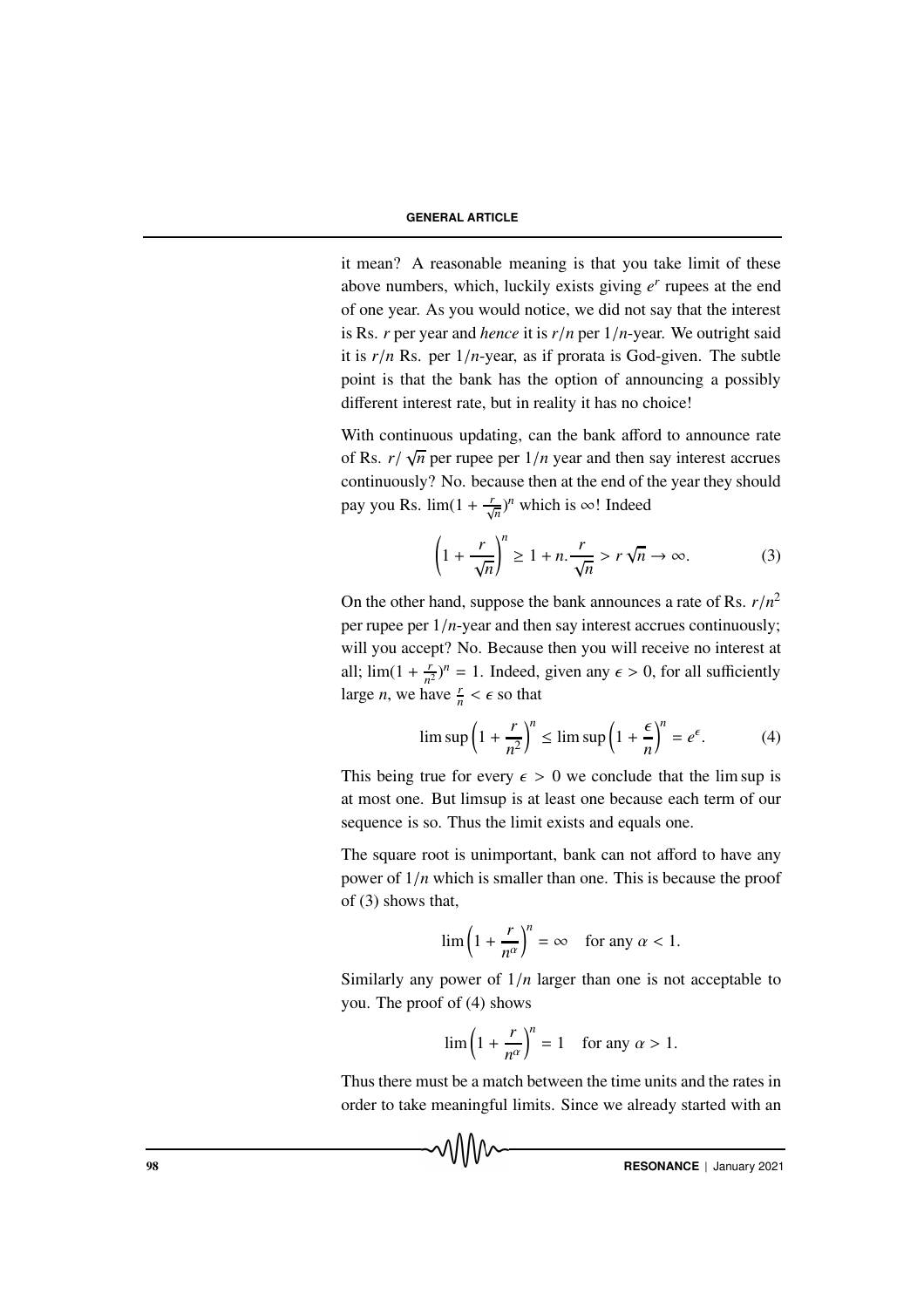*r*, the above discussion may appear like a tautology. You should carefully think about what we did: in practice, there are only discrete time models to start with and we need to give a meaning to continuous time model.

#### 10. Molecular Bombardments

Let us see how we can view Brownian Motion as model for continuous bombardment of the particle by surrounding molecules. This would be interpreted as limit of discrete motions. Just to make matters simple let us consider only time duration [0, 1].

Fix an integer  $n > 1$ . Consider the particle position at time points  ${k/n : k = 0, 1, 2, ..., n}$ . Let us pretend that the displacement between successive time points equals in magnitude  $1/\sqrt{n}$ . Remember Einstein's conclusion: squared displacement during an interval is proportional to the duration of that interval. We took the constant of proportionality to be one. But since the average displacement is zero the actual displacement is  $\pm 1/\sqrt{ }$ *n*, each with probability 1/2. Combine with the fact that displacements during disjoint intervals are independent. The upshot is the following. There are  $2^n$  possible scenarios for this discrete motion. If  $\{\epsilon_i; 1 \leq i \leq n\}$  are independent random variables each taking value  $\pm 1/\sqrt{2}$ *n* with equal probabilities; then  $X_0^n = 0$  and  $X_{k/n}^n = \sum_{k=1}^k X_k^n$  $\sum_{i=1}$   $\epsilon_i$ . The superscript indicates the discrete motion, not to be confused with the Brownian motion  $(X_t)$ . If you are familiar with random walk, you recognize this as symmetric random walk.

The question now is whether the above discrete motions have any limit. There are two problems. First is the following. The discrete motion  $\{X^n\}$  is defined for certain time points and this set of time points changes with *n*. This is easy to rectify. Define  ${X<sub>t</sub><sup>n</sup>}$  for all *t* in [0, 1] by saying that between two successive time points  $k/n$  and  $(k + 1)/n$  we do not move, stay at that position. Or you can say move linearly to the next position from the current position. In the first case the particle jumps at time points  $k/n$ ; in the second case it moves continuously deterministically to the

**RESONANCE** | January 2021 999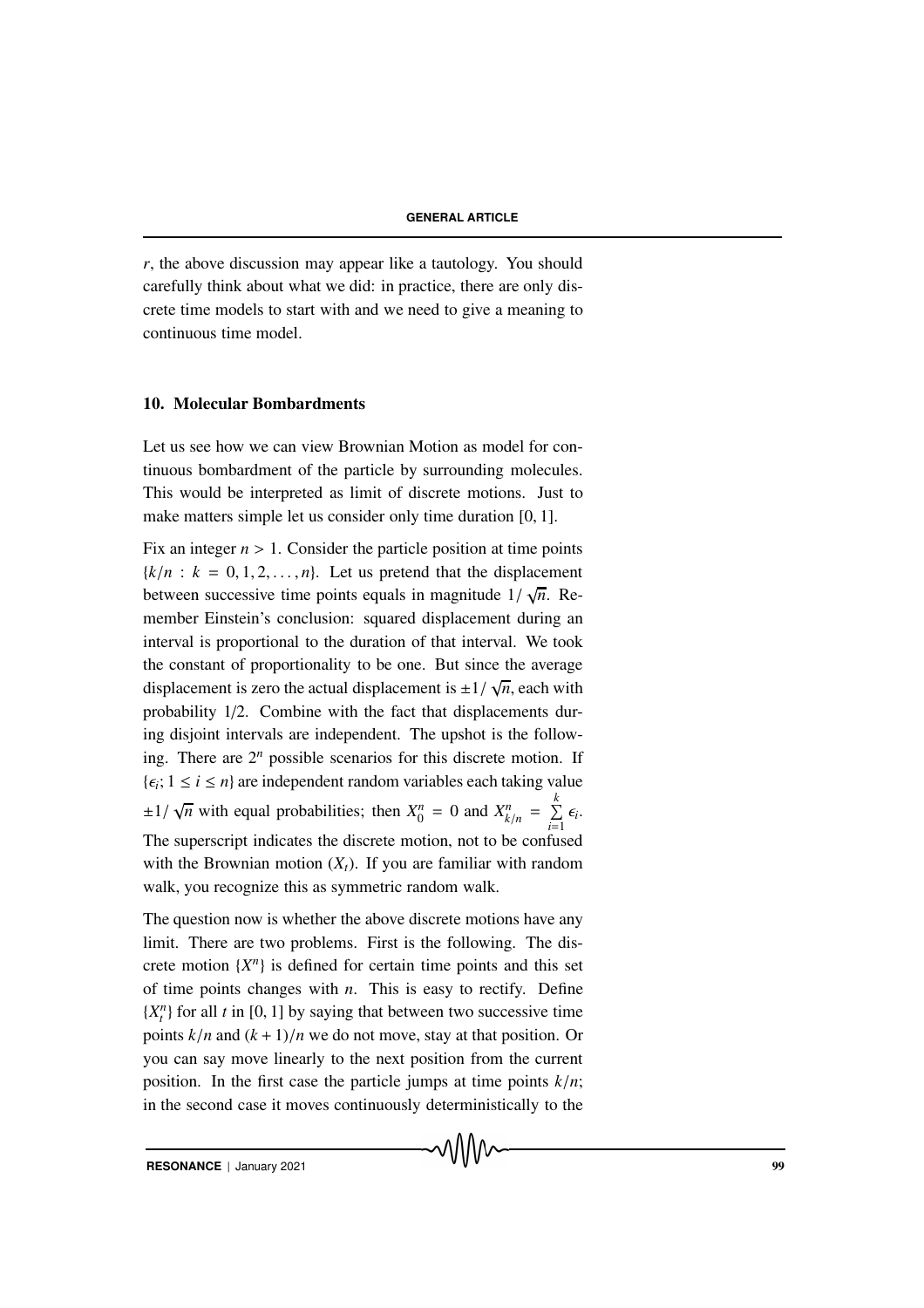next designated position. Either way we have now for each *n*, a process  $(X_t^n, 0 \le t \le 1)$ . The second problem is: limit in what sense? This can be made precise, but unfortunately becomes very technical, so we will not do so. The limit exists and is indeed the BM described above.

This is satisfying. BM does model motion of particle subject to random bombardments. One question remains, did we take 1/ √ *n* displacement for the *n*-th discrete motion only because of Einstein's conclusions? Not really, it can be shown that  $1/n^{\alpha}$  would not work for  $\alpha > 1/2$  or  $\alpha < 1/2$ . In the first case the limit exists and corresponds to 'no motion'; in the second case the 'fluctuations are so huge' there is no limit. This is similar to the simple phenomenon we discussed earlier.

# 11. A Closer Look

Does our mathematical model confirm the observed 'zig-zag highly Does our mathematical irregular' motion? Yes, one can show that a typical path has several, mathematically non-smooth, properties. For instance, a typical path  $t \mapsto X_t(\omega)$  is a nowhere differentiable function. A typical path is non-monotone on any interval you take. Typical path passes through each real number infinitely many times, that is, given any real number *a*, the set  $\{t : X_t(\omega) = a\}$  is an infinite set. However if you start BM from *x*, then for any  $y \neq x$ , the expected time taken to hit *y* is infinite.

> You start BM from zero and dozed off; at time 5 you suddenly saw that the particle is at  $x = 23$  and wonder how the future motion proceeds. Well, the future motion proceeds as if it now started at 23. The way it reached from zero to 23 during time duration [0, 5] is irrelevant. In other words, the future motion depends only on the present and not on the past. This is known as Markov property. Something more is true. You start BM from zero. Fix a position  $a \in R$ . You set an alarm to ring as soon as the particle first reaches *a*. It may be at time  $t = 5$  or  $t = 30$  or  $t = 1000$ . Obviously, when the alarm rings, the particle is at *a*. You want to know how does it proceed from now on? The answer is that it

> > √∖∖∖∧∼

model confirm the observed 'zig-zag highly irregular' motion? Yes, one can show that a typical path has several, mathematically non-smooth, properties.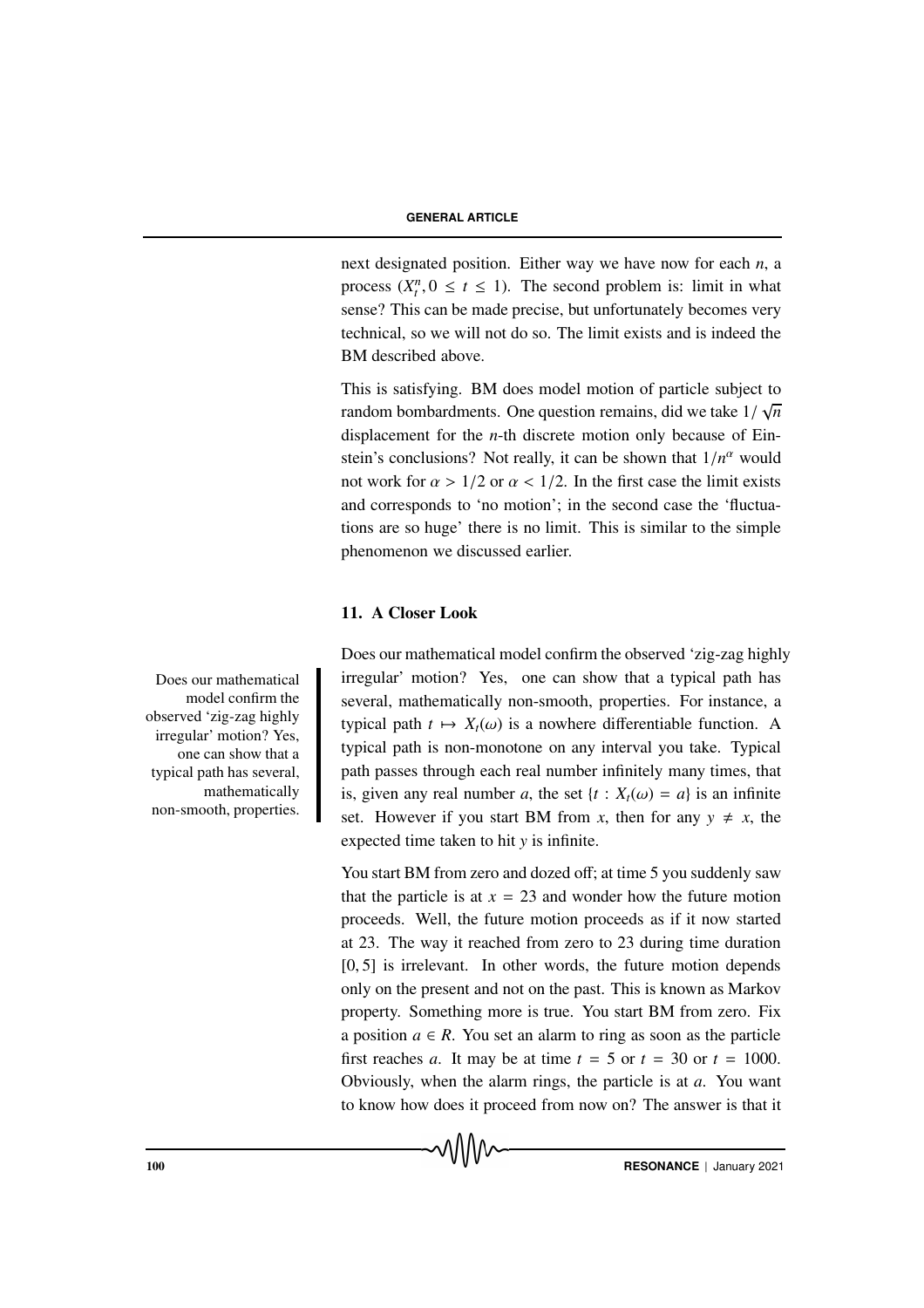proceeds as if started at *a* now. This is called the strong Markov property.

There are many interesting questions you can ask and can answer many of them. For example, start BM from zero and follow the particle until time  $t = 1$ . Consider the proportion of time the particle spends on the positive side. Naturally it depends on the scenario, that is, on the path it takes. So it is a random variable. How is it distributed?

BM is in the main junction where several roads meet: Gaussian BM is in the main processes, Martingales, Diffusion processes and so on. Even to define these terms leads us too far.

# 12. Beginnings of Calculus

We shall conclude with a very interesting idea of Wiener. Suppose you have two finite dimensional vector spaces with inner product; say *V* and *W* with inner products  $\langle ., . \rangle_V$  and  $\langle ., . \rangle_W$ . To make life simple consider only real vector spaces. Suppose that you have a subset *S* ⊂ *V* which spans *V* as a vector space. Suppose we have a map  $I: S \to W$  which is inner product preserving, that is  $\langle x, y \rangle$ <sup>*V*</sup> =  $\langle I(x), I(y) \rangle$ <sup>*W*</sup>. Then *I* can be extended as an inner product preserving linear map from *V* to *W*. This is a nice simple exercise you should try. Note that, this in particular means that if  $x, y, x + y$  are in *S* then the hypothesis already implies  $I(x+y) = I(x)+I(y)$ , though we did not say this explicitly.

Let  $(X_t, t \geq 0)$  be standard BM defined on a probability space (Ω, *P*). Let us now extend our imagination and replace *V* and *W* as follows.

Let  $V = L^2[0, \infty)$ , with usual Lebesgue integral. Thus it consists of all square integrable functions on  $[0, \infty)$  and  $\langle f, g \rangle_V =$  $\int f(x)g(x)dx$ . Recall  $\Omega$  is the space on which our BM is defined. Take  $W = L^2(\Omega)$ . Thus it consists of all random variables which are square integrable and  $\langle X, Y \rangle_W = E(XY) = \int XY dP$ . For each  $t > 0$  let  $e_t$  be the indicator function of [0, *t*]. More precisely,  $e_t$ is defined on  $[0, \infty)$  and  $e_t(x) = 1$  if  $x \le t$  and  $e_t(x) = 0$  if  $x > t$ . junction where several roads meet: Gaussian processes, Martingales, Diffusion processes and so on.

**RESONANCE** | January 2021 101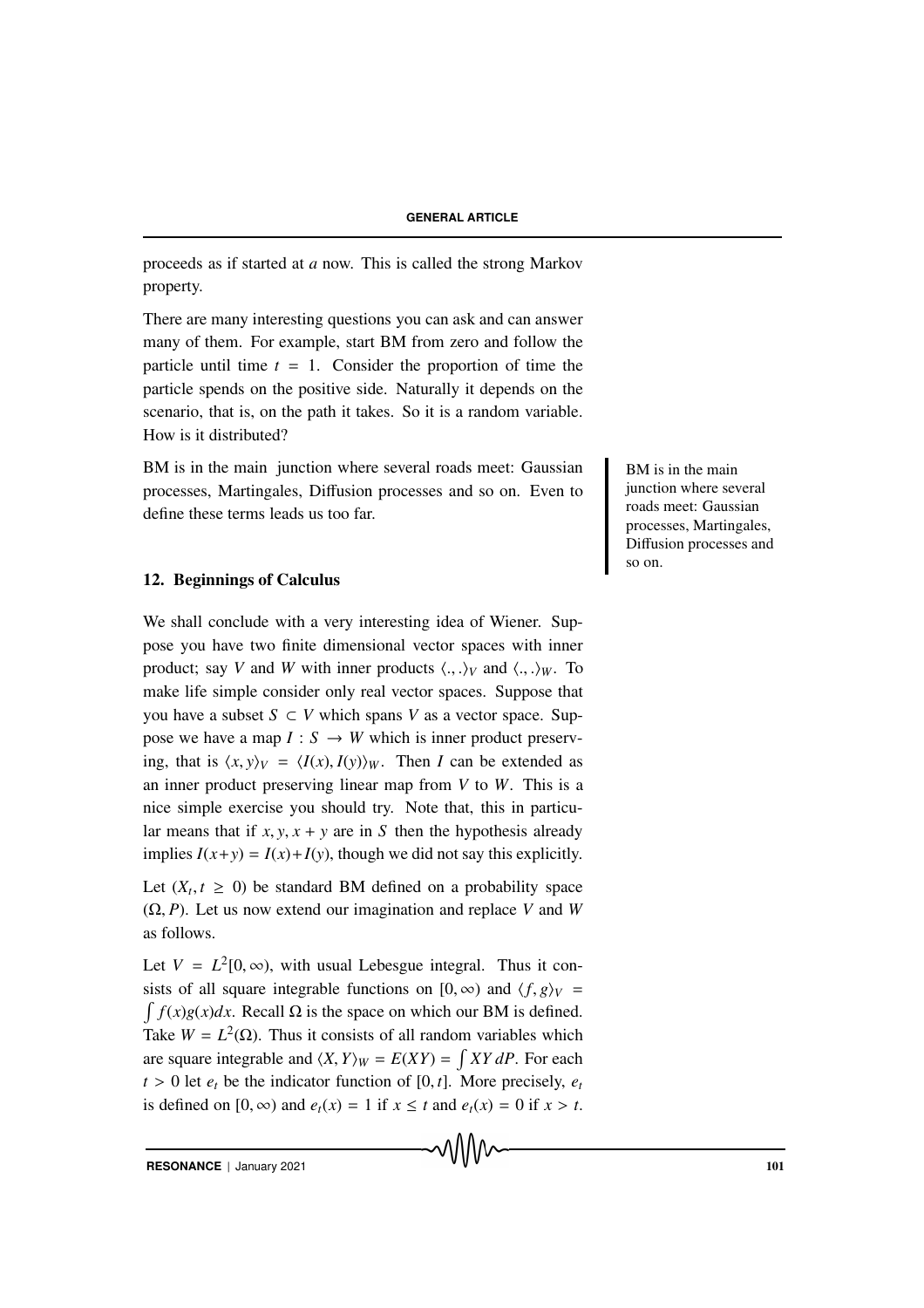Then  $e_t \in V$ . Define  $I(e_t) = X_t$ , remember  $(X_t : t \ge 0)$  is our standard BM. Thus  $I(e_t) \in W$ .

Take  $S = \{e_t : t > 0\}$ . A simple calculation with Gaussian distribution shows that this map *I* is inner product preserving; *S* spans *V* and *I* can be extended to all of *V*. Of course, in the finite dimensional case span is simply the linear span; but in the present case span means closed linear span. For  $f \in L^2[0, \infty)$ , the random variable *I*(*f*) is called Wiener integral and usually denoted by  $\int_{0}^{\infty} f(t) dX_t$ . One can define indefinite integral too. Thanks to 0 the theory of martingales, developed by J L Doob, this indefinite integral is a nice process. A simple, yet profound, extension of the above integral with far-reaching consequences is the Ito integral. Here the integrand *f* can depend not only on *t* but also on  $\omega$ . Thus *f* itself is a process. Thus you can integrate reasonable processes with BM.

Differential equations in **Once you have integration** you can discuss differential equations. After all, the ordinary differential equation  $x'(t) = x(t)$ ;  $x(0) = 1$ is simply same as saying  $x(t) = 1 + \int_{0}^{t} x(s)ds$ . Differential equa-0 tions in the present set up are called Stochastic Differential Equations (SDE). Paul Malliavin developed powerful techniques to elicit information about existence and smoothness of densities of random variables that arise from solutions of SDE. This body of knowledge goes by the name of Malliavin calculus. This theory sheds light on properties of solutions of certain partial differential equations and also has applications to stability problems in mathematical finance.

We must mention here an important and tragic historical event. In the thirties, the German-born French probabilist Wolfgang Doe-We must mention here blin, during his researches on Chapman–Kolmogorov equation, already solved some SDE! He did not develop stochastic integral, instead he considered 'differential version' as explained below. As found by Marc Yor and others, his work has ideas of martingales, Ito formula and random time change.

To get the right perspective, keep in mind that solving the ordi-

the present set up are called Stochastic Differential Equations (SDE). Paul Malliavin developed powerful techniques to elicit information about existence and smoothness of densities of random variables that arise from solutions of SDE. This body of knowledge goes by the name of Malliavin calculus.

an important and tragic historical event – related to Wolfgang Doeblin.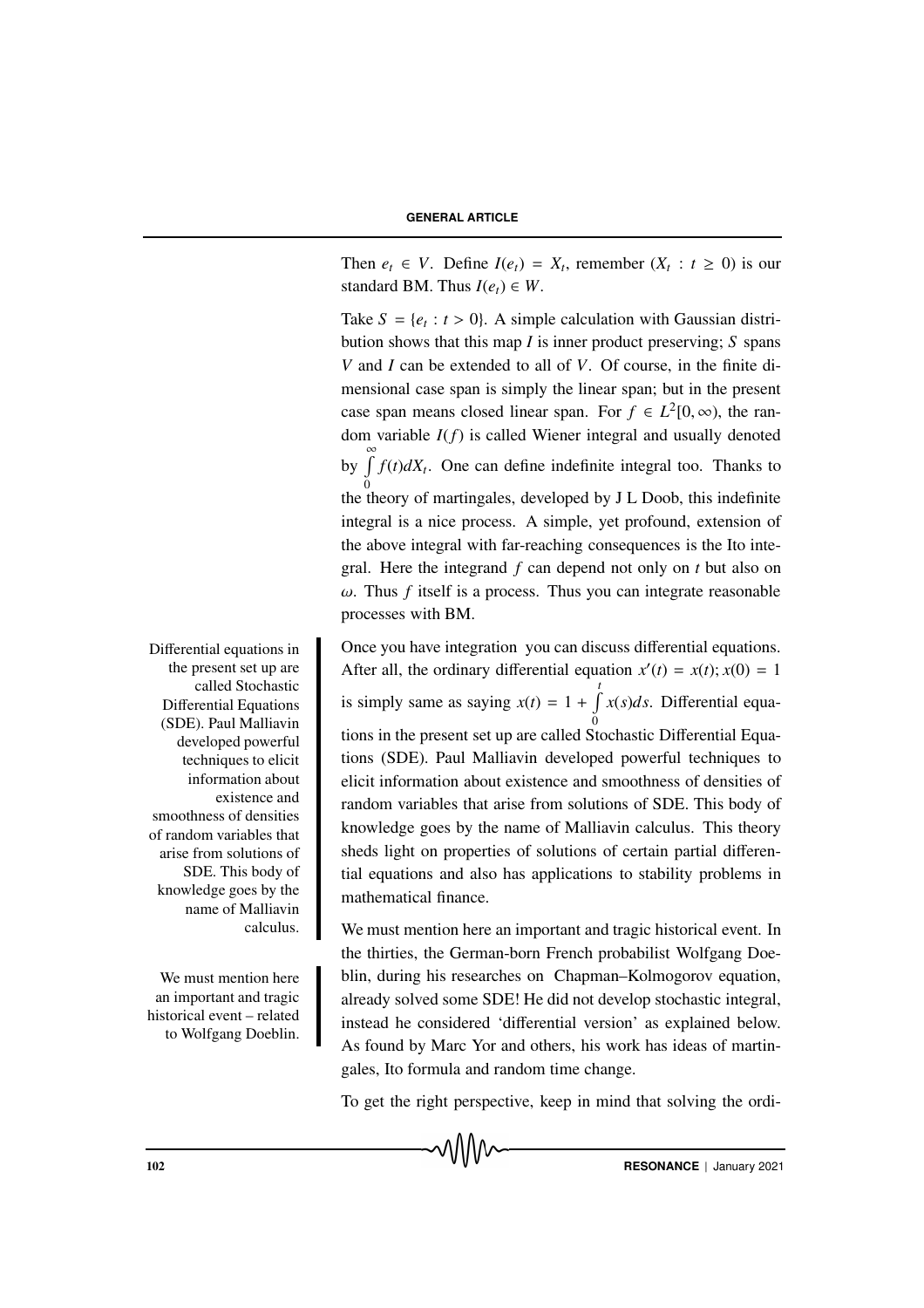nary differential equation  $x'(t) = x(t)$  is 'same as' the following. Find a function *x* with the data: if  $x(t) = a$  then in a small interval  $(t, t + dt)$  the displacement  $[x(t + dt) - x(t)]$  equals *a dt*. In From the war front he the present context we want to model random motion of a particle. For  $t \geq 0$ , let  $Z_t$  be the position of the particle at time *t*. Here is the data: if  $Z_t = x$ , then in a small interval  $(t, t + dt)$ the particle has a deterministic displacement  $a(t, x)dt$  and a random displacement which is Gaussian with mean zero and standard deviation  $\sigma(t, x)$   $\forall dt$ . Here *a* and  $\sigma$  are given functions. In the present day terminology, this amounts to solving the SDE:  $dZ_t = a(t, Z_t)dt + \sigma(t, Z_t)dX_t$  where  $(X_t)$  is the standard BM.

From the war front he sent his working papers, in a sealed envelope, to the French Academy for safe custody. His plan was to collect the papers after the war. Alas, it was not to be – surrounded by the Nazi army, he shot himself rather than surrendering. This was in 1940 when he was just twenty five years old. The sealed envelope of Doeblin was opened in May, 2000. Paul Lévy compared him to Galois and Abel.

Returning to SDE, you get the feeling that matters are getting too technical, more and more mathematical. Then how come this theory found applications in several diverse areas, be it physics or mathematical finance or signal processing or biology? The reason is simple. Once you can talk about SDE and are able to solve them, you can construct more and more processes. Once you succeed in this, you can model more and more phenomena. Once you can model a phenomenon, you can understand it better.

As the statisticians J Neyman and E L Scott say: 'Each attempt to treat mathematically a complicated category of phenomena must rely on idealizations of certain Once you are able to factors deemed of predominant importance and must ignore innumerable other factors. Whether, as a whole the model is close enough to the actual phenomenon to be useful for practical purposes, for example, prediction, can be established only through comparison with data. However, even if a proposed model proves totally inadequate, it is hoped that the mere process of establishing the model's inadequacy will contribute to a better understanding of the fascinating phenomenon

sent his working papers, in a sealed envelope, to the French academy for safe custody.

solve SDE, you can construct more and more processes. Once you succeed in this, you can model more and more phenomena. Once you can model a phenomenon, you can understand it better.